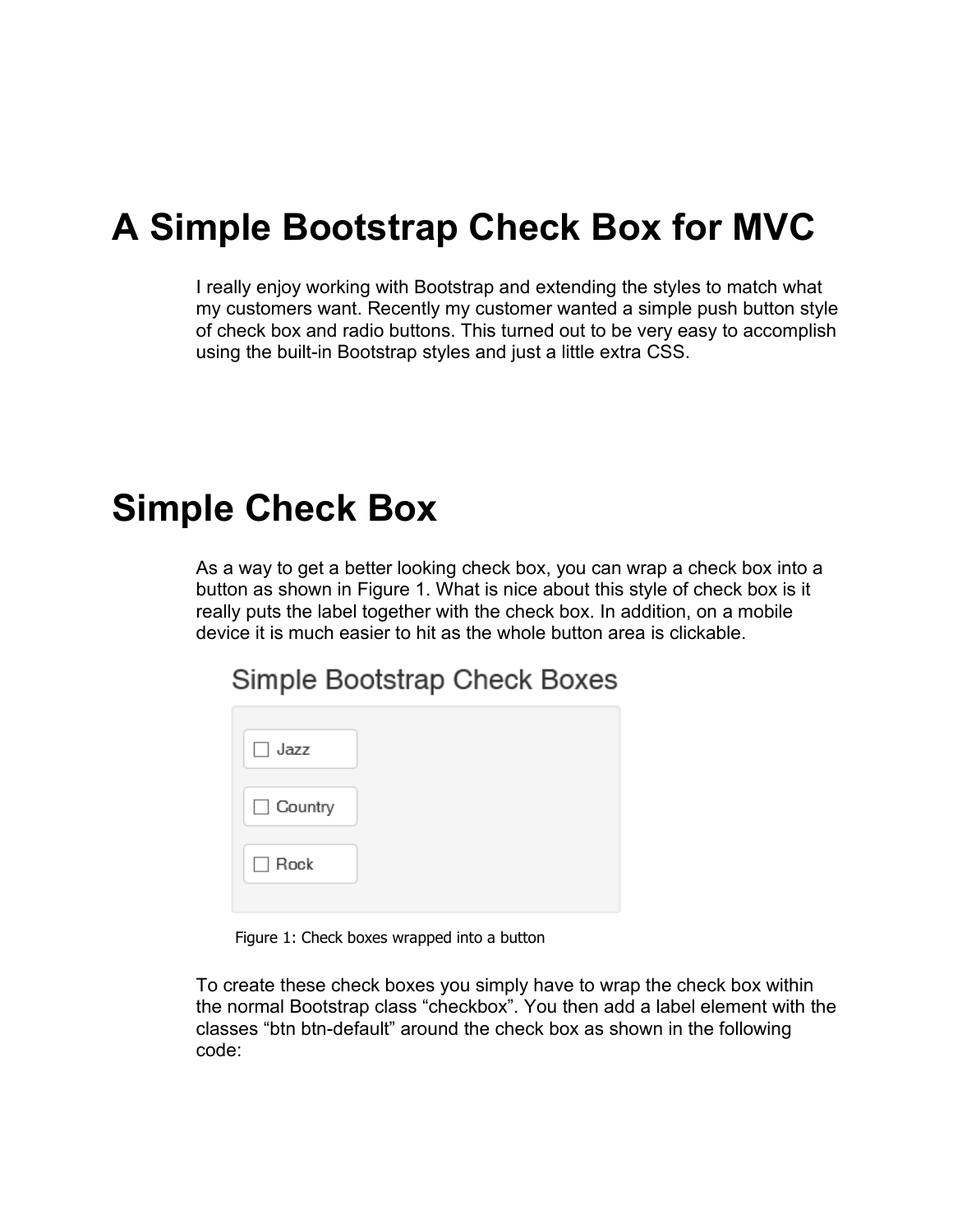```
@using (Html.BeginForm())
{
   <div class="well well-sm">
     <div class="form-group">
       <div class="checkbox">
          <label class="btn btn-default">
            @Html.CheckBox("IsJazz")
            Jazz
          </label>
      \langle div>
     </div>
     <div class="form-group">
       <div class="checkbox">
          <label class="btn btn-default">
            @Html.CheckBox("IsCountry")
            Country
          </label>
      \langle/div\rangle\langle div>
     <div class="form-group">
       <div class="checkbox">
          <label class="btn btn-default">
            @Html.CheckBox("IsRock")
            Rock
          </label>
      \langle div>
    \langlediv\rangle\langle div>
}
```
To make it appear correctly, you have to add the following CSS to align the check box and the text correctly within the button. That is all there is to it!